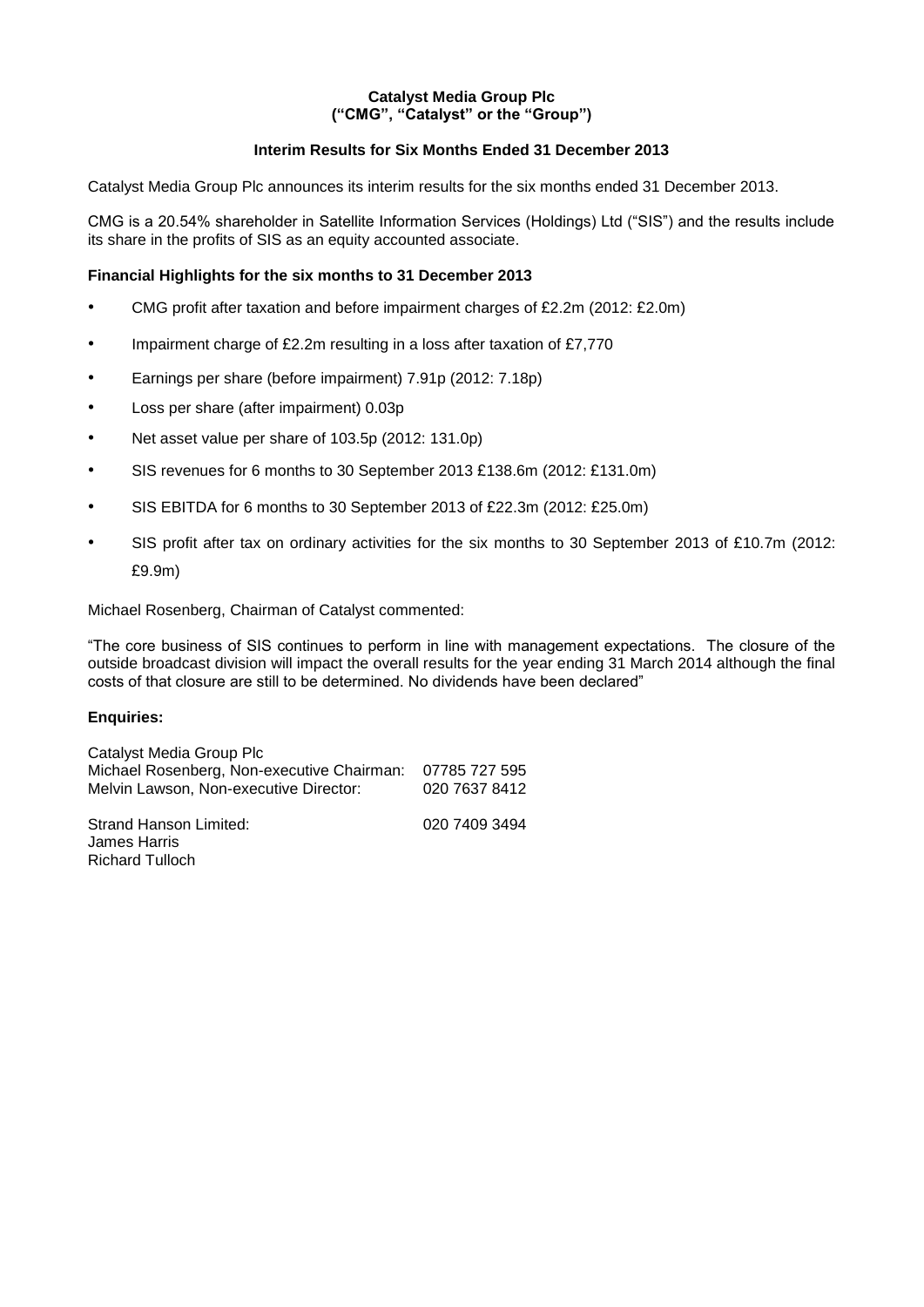### **Chairman's Statement**

For the six month period ended 31 December 2013, the Group has generated a net profit after taxation before impairment charges of £2.2m (2012: £2.0m). After taking account of an impairment charge of £2.2m as detailed below, the Group recorded a loss of £7,770 for the period. Net assets as at 31 December 2013 were £28.6m (30 June 2013: £28.6m) equivalent to 103.5p per share. Net cash at the period end was £571,596.

The main asset of the Group remains the 20.54% stake in SIS. CMG equity accounts for its share in the profits of SIS.

The revenues of SIS during the period included £90.6m derived from the long established business of providing integrated television and data services to licensed betting offices in the UK, Ireland and overseas. A further £48.0m was contributed by the business of SISLIVE which provides satellite news gathering and associated transmission services to its customers.

During the period under review, a decision was taken to cease the activities of the SIS Outside Broadcast Division following upon the termination of its contract with the BBC. The impact of this closure is still under review as the business is undergoing an orderly managed winding down.

As reported in the annual accounts of CMG for the year to 30 June 2013, the board of CMG decided that it would be prudent to reduce the carrying value of the investment in SIS in its books to £28.0m from its previous level of £35.6m. This decision reflects, *inter alia*, the loss of the BBC contract. Despite SIS's profitability which would have increased the Company's carrying value of the SIS investment, it has been decided to maintain the investment at a value of £28.0m as at 31 December 2013 and this will, as is standard, be reviewed again by the Board at the Company's financial year end. Accordingly, a further impairment of £2.2m has been accounted for in the CMG interim accounts which equals CMG's share of SIS's profits for the period.

The services to the betting industry are supported in the main by fixed term contracts with the retail owners of the betting shops and with the racecourses that enable pictures to be delivered to those shops. SIS now holds media rights for in excess of 50 per cent of horse racing fixtures from the UK and Ireland as well as dog track racing with rights expiring at various dates between now and 2018. SIS has acquired a stake in the Chelmsford City racecourse with a view to securing ongoing rights to all weather racing in the future. It is examining other initiatives to ensure continuity of the core business, as the termination dates of media rights draw closer, though none are under active discussion at this stage.

SISLIVE signed new contracts with ITV and ITN for the supply of satellite news gathering (SNG) services in November 2013. This new seven year agreement includes the provision of a highly specified fleet of 18 HD SNG vehicles, downlinks, IP systems and satellite capacity to facilitate ITV and ITN's satellite news gathering requirements in the UK.

In addition SISLIVE entered into a new four year agreement with Sky Sports News for the provision of satellite capacity for its news gathering services. It recently announced an agreement for the delivery of six new satellite news gathering vehicles to Sky News to deliver HD contribution feeds from breaking news events around the UK. SISLIVE now provides satellite news gathering capacity for every single news and sports news broadcaster in the UK.

#### **Outlook**

The business of SIS continues to be cash generative and profitable. However the board of SIS is aware that as the termination dates of the media rights draw closer it needs to focus on the most effective way to ensure continuity of the core business. The investment in the Chelmsford City racecourse is one step towards securing the future and other strategic initiatives are under discussion. At the same time it is aware that changes are occurring in the betting industry as new technologies emerge and there are signs that some shrinkage of the numbers of retail outlets may be occurring. Accordingly, no interim dividend has been declared by SIS and it is uncertain as to when dividends may resume since the aim of the Board of SIS is to conserve cash resources to enable it to embark on new initiatives as and when they may arise. As a consequence, CMG has not declared an interim dividend.

Meanwhile CMG now operates at a very low cost base and has adequate cash reserves for its needs for the foreseeable future.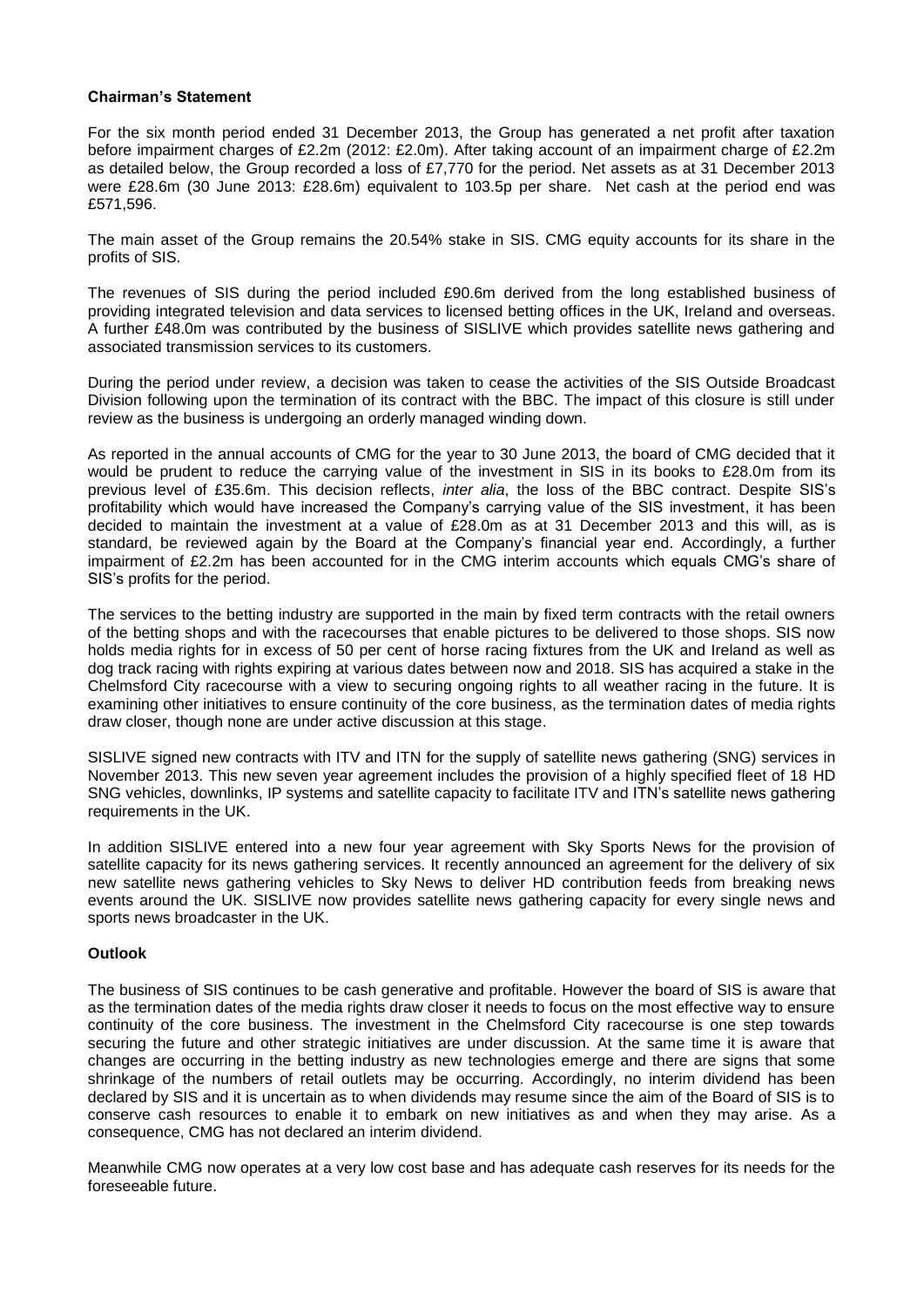# **Consolidated interim statement of comprehensive income**

|                                                                                           | <b>Notes</b> | 6 months<br>to 31<br><b>December</b><br>2013 | 6 months<br>to 31<br><b>December</b><br>2012 | 12 months<br>to 30 June<br>2013 |
|-------------------------------------------------------------------------------------------|--------------|----------------------------------------------|----------------------------------------------|---------------------------------|
|                                                                                           |              | £<br><b>Unaudited</b>                        | £<br><b>Unaudited</b>                        | £<br><b>Audited</b>             |
| Revenue                                                                                   |              | 12,500                                       | 12,500                                       | 25,000                          |
| Cost of sales<br>Gross profit / (loss)                                                    |              | 12,500                                       | 12,500                                       | 25,000                          |
| Administrative expenses                                                                   |              | (34, 289)                                    | (55, 912)                                    | (147, 698)                      |
| <b>Operating loss</b>                                                                     |              | (21, 789)                                    | (43, 412)                                    | (122, 698)                      |
| Financial income<br><b>Financial costs</b>                                                | 4            | 787                                          | 7,883<br>(294)                               | 10,763<br>(20)                  |
| Net financial costs                                                                       |              | 787                                          | 7,589                                        | 10,743                          |
| Share of profit of equity-accounted associate<br>Impairment of equity-accounted associate | 1            | 2,195,315<br>(2, 195, 315)                   | 2,025,449                                    | 4,854,420<br>(8,400,767)        |
| (Loss) /profit before taxation                                                            |              | (21,002)                                     | 1,989,626                                    | (3,658,302)                     |
| <b>Taxation</b>                                                                           |              | 13,232                                       | 14,973                                       | 25,836                          |
| (Loss) / profit for the period                                                            |              | (7, 770)                                     | 2,004,599                                    | (3,632,466)                     |
| Share of other comprehensive income of<br>associate                                       |              |                                              |                                              | 8,832                           |
| Total comprehensive (loss) / income for the<br>period                                     |              | (7, 770)                                     | 2,004,599                                    | (3,623,634)                     |
| Attributable to equity holders of the company                                             |              | (7, 770)                                     | 2,004,599                                    | (3,623,634)                     |
| (Loss) / earnings per share:                                                              | 5            |                                              |                                              |                                 |
| Basic                                                                                     |              | (0.03p)                                      | 7.18p                                        | (13.07p)                        |
| <b>Diluted</b>                                                                            |              | (0.03p)                                      | 7.18p                                        | (13.07p)                        |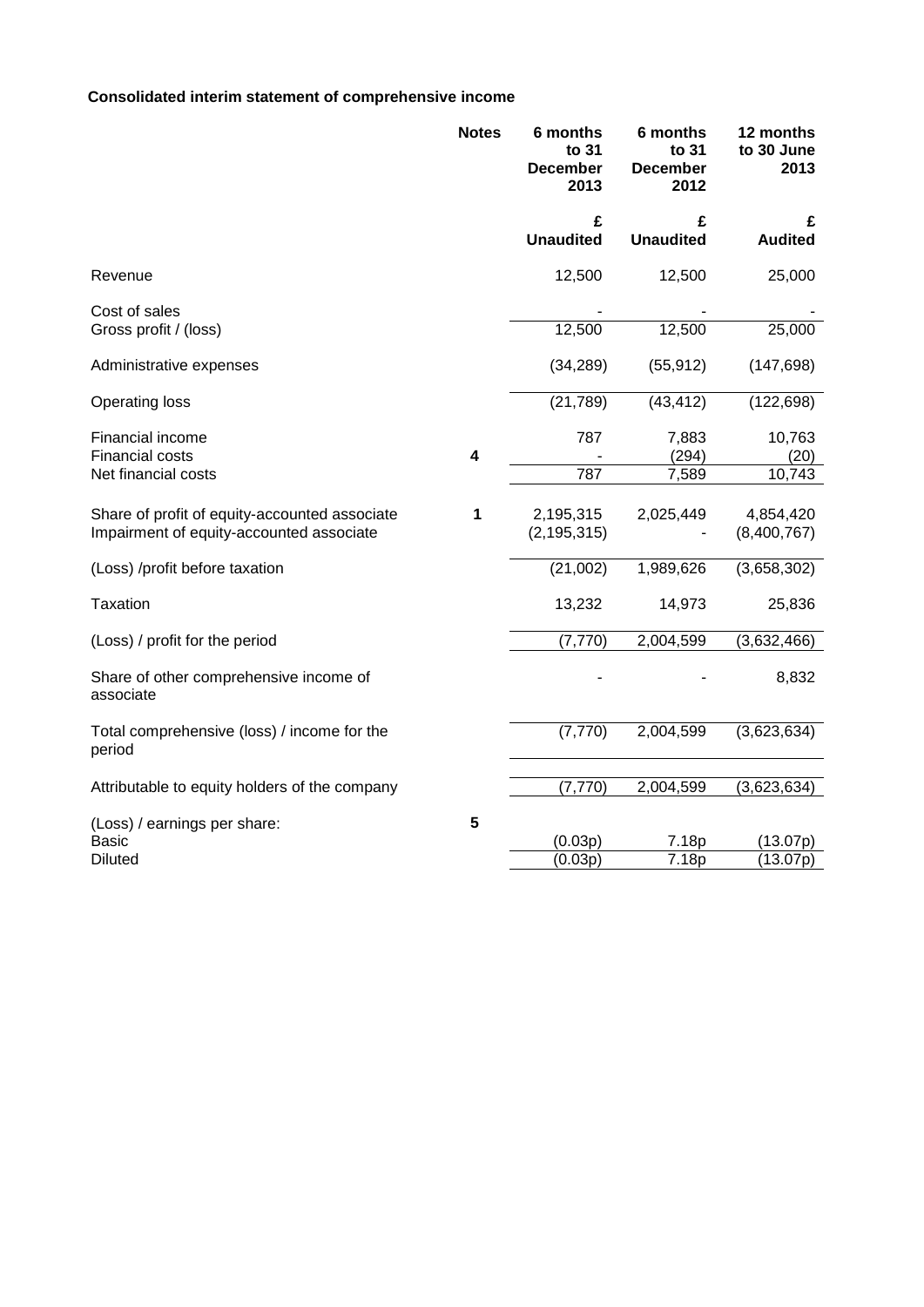# **Consolidated interim statement of financial position**

|                                                                      |   | 31 December<br>2013 | 31December<br>2012 | 30 June<br>2013 |
|----------------------------------------------------------------------|---|---------------------|--------------------|-----------------|
|                                                                      |   | £                   | £                  | £               |
|                                                                      |   | <b>Unaudited</b>    | <b>Unaudited</b>   | <b>Audited</b>  |
| <b>Assets</b>                                                        |   |                     |                    |                 |
| <b>Non-current assets</b>                                            |   |                     |                    |                 |
| Investment in associate                                              | 1 | 28,000,000          | 35,616,731         | 28,000,000      |
|                                                                      |   | 28,000,000          | 35,616,731         | 28,000,000      |
| <b>Current assets</b>                                                |   |                     |                    |                 |
| Trade and other receivables                                          |   | 35,158              | 22,238             | 9,493           |
| Corporation tax receivable                                           |   |                     |                    | 192             |
| Cash and cash equivalents                                            |   | 571,596             | 528,989            | 622,763         |
|                                                                      |   | 606,754             | 551,227            | 632,448         |
|                                                                      |   |                     |                    |                 |
| <b>Total assets</b>                                                  |   | 28,606,754          | 36,167,958         | 28,632,448      |
| <b>Equity and liabilities</b>                                        |   |                     |                    |                 |
| Capital and reserves attributable to<br>equity holders of the parent |   |                     |                    |                 |
| Share capital                                                        |   | 2,764,567           | 2,764,567          | 2,764,567       |
| Capital redemption reserve                                           |   | 49,752              | 49,752             | 49,752          |
| Merger reserve                                                       |   | 2,402,674           | 2,402,674          | 2,402,674       |
| <b>Retained surplus</b>                                              |   | 23,366,286          | 30,937,486         | 23,374,056      |
|                                                                      |   | 28,583,279          | 36,154,479         | 28,591,049      |
| <b>Current liabilities</b>                                           |   |                     |                    |                 |
| Trade and other payables                                             |   | 23,475              | 13,479             | 41,399          |
|                                                                      |   | 23,475              | 13,479             | 41,399          |
|                                                                      |   |                     |                    |                 |
| <b>Total equity and liabilities</b>                                  |   | 28,606,754          | 36,167,958         | 28,632,448      |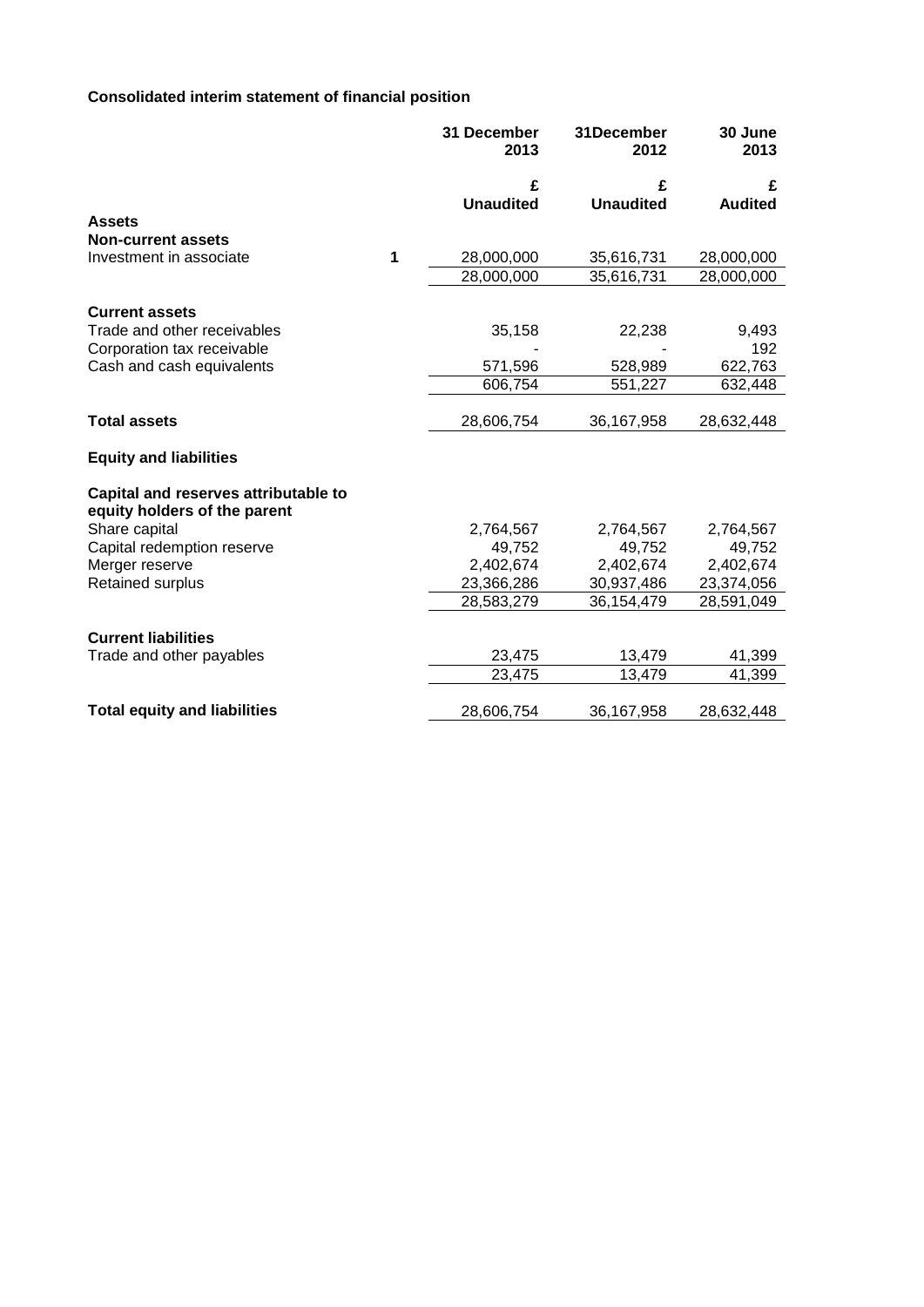#### **Notes to the interim financial statements**

## **1. Investment in associate**

|                             | Share of net<br>assets | <b>Fair Value of</b><br><b>Intangibles</b> | Total         |  |
|-----------------------------|------------------------|--------------------------------------------|---------------|--|
|                             | Group<br>Group         | Group                                      |               |  |
| Cost                        |                        |                                            |               |  |
| At 1 July 2013              | 15,222,726             | 12,777,274                                 | 28,000,000    |  |
| Additions - share of profit | 2,195,315              |                                            | 2,195,315     |  |
| Impairment                  |                        | (2, 195, 315)                              | (2, 195, 315) |  |
| At 31 December 2013         | 17,418,041             | 10,581,959                                 | 28,000,000    |  |

The Group's interest in the associate, Satellite Information Services (Holdings) Limited, ("SIS") a company incorporated in England and Wales, is held by Alternateport Limited. Alternateport Limited holds an investment of 20.54% in the equity share capital of SIS and is entitled to appoint a director and alternate director to the SIS board. This right has been exercised since acquisition. Alternateport Limited is a wholly owned subsidiary of Catalyst Media Holdings Limited a wholly-owned subsidiary of the Company. The intangible assets represent the value attributable to the ongoing business activities of SIS. These are subject to an annual impairment review.

| Share of profit of associate*                      | 30               | 31              | 31              | 30         |
|----------------------------------------------------|------------------|-----------------|-----------------|------------|
|                                                    | <b>September</b> | <b>December</b> | <b>December</b> | June       |
|                                                    | 2013             | 2013            | 2012            | 2013       |
|                                                    | <b>SIS</b>       | <b>CMG</b>      | <b>CMG</b>      | <b>CMG</b> |
|                                                    | <b>Total</b>     | share           | share           | share      |
|                                                    | £'000            | £'000           | £'000           | £'000      |
| Revenue:                                           |                  |                 |                 |            |
| <b>SIS Betting Services</b>                        | 90,595           | 18,608          | 17,109          | 37,642     |
| <b>SIS LIVE services</b>                           | 48,002           | 9,860           | 9,792           | 15,918     |
| <b>Total revenue</b>                               | 138,597          | 28,468          | 26,901          | 53,560     |
| Operating profit from ongoing operations           | 13,739           | 2,822           | 2,841           | 6,743      |
| Net interest payable                               | (1, 155)         | (237)           | (269)           | (482)      |
| Profit on disposal of fixed asset                  | 779              | 160             |                 | 87         |
| <b>Exceptional items</b>                           | (1,064)          | (219)           |                 |            |
| Profit before tax                                  | 12,299           | 2,526           | 2,572           | 6,348      |
| Taxation                                           | (1,611)          | (331)           | (546)           | (1, 494)   |
| Share of profit after taxation                     | 10,688           | 2,195           | 2,026           | 4,854      |
| Net income from associate                          | 10,688           | 2,195           | 2,026           | 4,854      |
| Other comprehensive income                         |                  |                 |                 |            |
| Actuarial (loss) /gain                             |                  |                 |                 | (12)       |
| Deferred tax                                       |                  |                 |                 | 3          |
|                                                    |                  |                 |                 | (9)        |
| Share of gross assets and liabilities of associate |                  |                 |                 |            |
| Gross assets                                       | 154,196          | 31,672          | 33,760          | 41,526     |
| Gross liabilities                                  | (69, 395)        | (14, 254)       | (19, 321)       | (26, 303)  |
| Net equity                                         | 84,801           | 17,418          | 14,439          | 15,223     |

*\*The period covered by the associate's accounts is six months to 30 September 2013.*

The financial results for SIS are taken from SIS's management accounts to 30 September 2013, adjusted in order to align the accounting policies of SIS (whose accounts are prepared under UK GAAP) and CMG (whose accounts are prepared under International Financial Reporting Standards). Adjustments have been made in respect of the amortisation of goodwill and the recognition of the fair value of derivatives held by SIS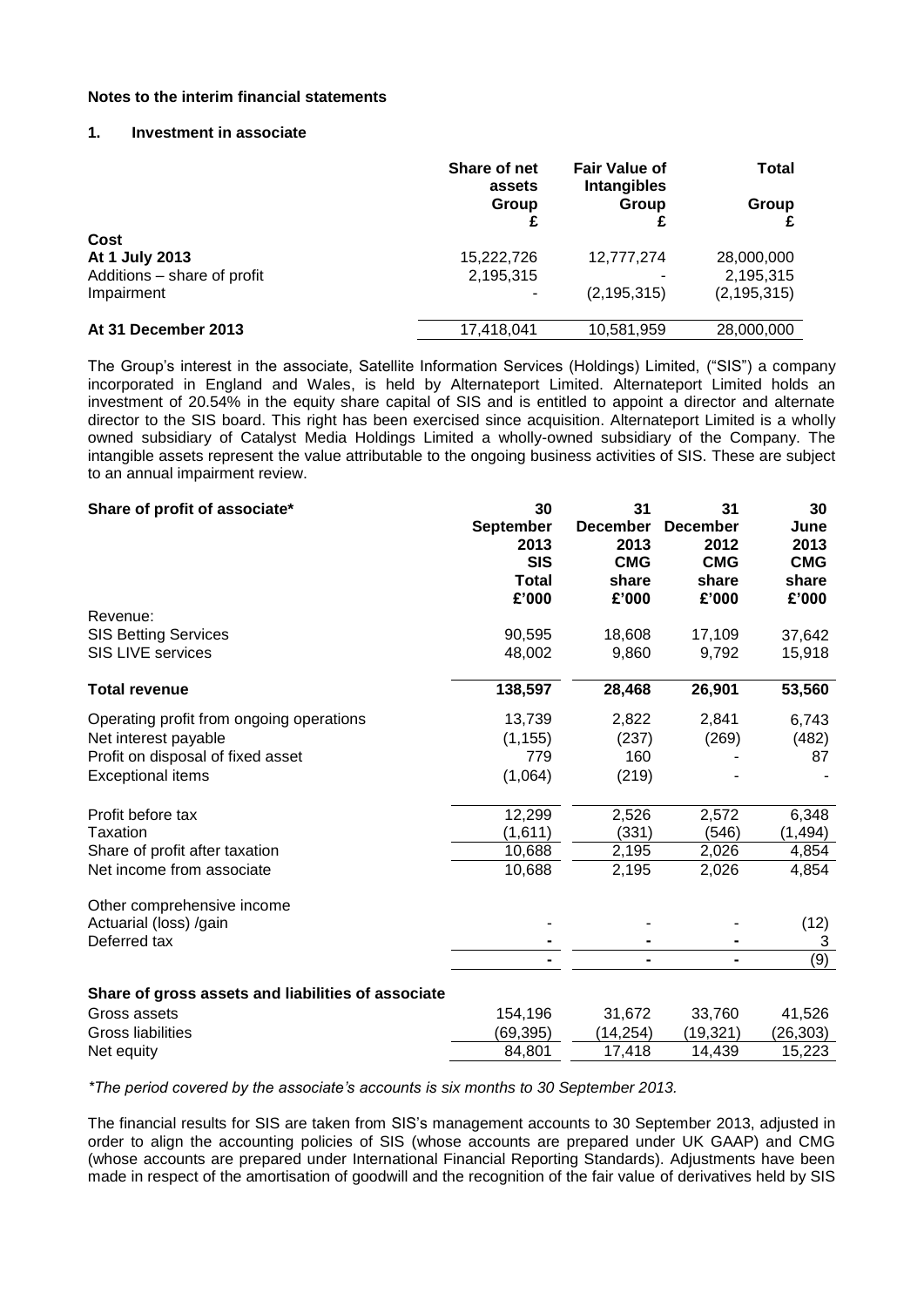as at the balance sheet date. The net effect of these adjustments is to increase the value of the investment in associate in the financial statements by £3,785k (2012: £2,094k).

The Board of CMG has reviewed the valuation of its investment in SIS following, *inter alia*, the announcement of the planned closure of one of its divisions and concluded that, despite SIS's profitability which would have increased the Company's carrying value of the SIS investment, the fair value of the investment is currently £28,000,000, the same as at 30 June 2013 resulting in an impairment during the period of £2,195,315 which equals CMG's share of SIS's profits for the period.

## **2. Corporate information**

The Company is a company incorporated in England and Wales and quoted on the AIM market of the London Stock Exchange plc.

### **3. Basis of preparation**

These unaudited interim financial statements cover the six month period from 1 July 2013 to 31 December 2013 including the financial results of SIS for the six month period to 30 September 2013.

These interim financial statements of the Company and its subsidiaries ("the Group") for the six months ended 31 December 2013 have been prepared in accordance with International Financial Reporting Standards (IFRSs and IFRIC interpretations) as adopted by the European Union and also in accordance with the Companies Act 2006.

The accounting policies adopted for the preparation of this interim statement are consistent with the accounting policies adopted in the financial statements for the year ended 30 June 2013.

The financial information set out above does not constitute statutory accounts as defined in section 434 of the Companies Act 2006. Statutory accounts for the year ended 30 June 2013, on which the report of the auditors was unqualified and did not contain a statement under section 498 of the Companies Act 2006, have been filed with the Registrar of Companies.

#### 4. **Finance expenses**

|                                                                                 | 6 months<br>to 31<br><b>December</b><br>2013 | 6 months<br>to 31<br><b>December</b><br>2012 | 12 months<br>to 30<br><b>June 2013</b> |
|---------------------------------------------------------------------------------|----------------------------------------------|----------------------------------------------|----------------------------------------|
|                                                                                 | £                                            | £                                            |                                        |
| Interest payable<br>Amortisation of transaction costs and other loan redemption |                                              | ۰                                            | 20                                     |
| fees                                                                            |                                              | 294                                          |                                        |
|                                                                                 |                                              | 294                                          | 20                                     |

## **5. Earnings per share**

The calculation of the basic earnings per share is based upon the following:

|                                                                                  | 6 months<br>to 31<br><b>December</b><br>2013 | 6 months<br>to 31<br><b>December</b><br>2012 | 12 months<br>to 30<br><b>June 2013</b> |
|----------------------------------------------------------------------------------|----------------------------------------------|----------------------------------------------|----------------------------------------|
| <b>Basic and Diluted</b>                                                         | £                                            | £                                            | £                                      |
| Earnings per share pre impairment – pence<br>(Loss) / earnings per share – pence | 7.91 <sub>p</sub><br>(0.03p)                 | 7.18p<br>7.18p                               | 17.16p<br>(13.07p)                     |
| Loss / (profit) attributable to equity shareholders                              | (7,770)                                      | 2,004,599                                    | (3,623,634)                            |
| Weighted average number of shares in issue                                       | 27,645,673                                   | 27,933,856                                   | 27,790,159                             |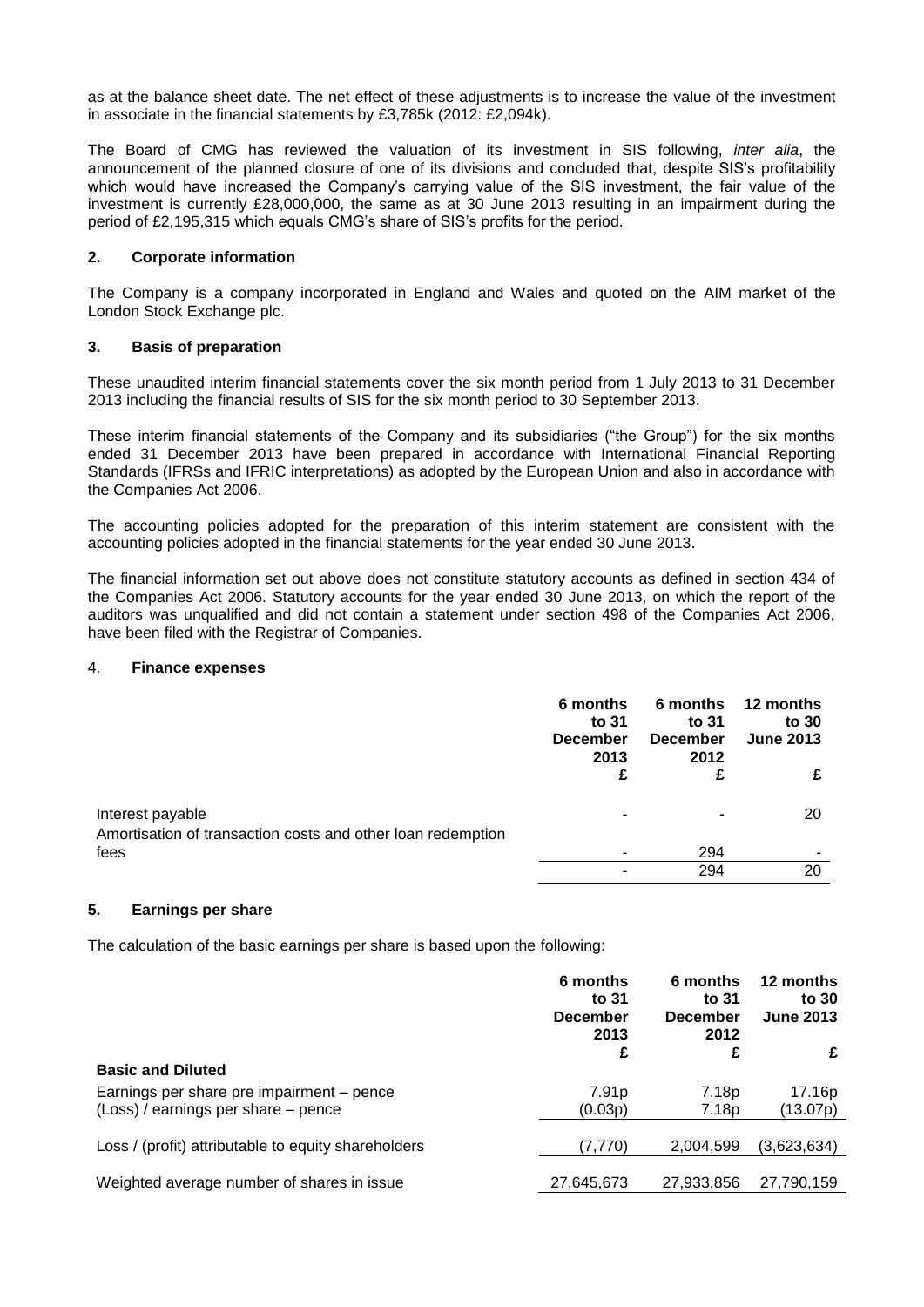# **6. Dividend**

The Directors have paid a dividend of £nil (2012: £1,935,197) for the interim period ended 31 December 2013.

## **7. Share cancellation**

On 15 October 2012, the Group cancelled, from Treasury, 497,524 ordinary shares with a nominal value of £49,752. An equivalent to the nominal value of the ordinary shares cancelled has been credited to the capital redemption reserve.

## **Consolidated interim cash flow statement**

|                                                                                                                                                                                             | 6 months<br>to 31<br><b>December</b><br>2013  | 6 months<br>to 31<br><b>December</b><br>2012 | 12 months<br>to 30<br>June<br>2013                    |
|---------------------------------------------------------------------------------------------------------------------------------------------------------------------------------------------|-----------------------------------------------|----------------------------------------------|-------------------------------------------------------|
|                                                                                                                                                                                             | £<br><b>Unaudited</b>                         | £<br><b>Unaudited</b>                        | £<br><b>Audited</b>                                   |
| Cash flow from operating activities<br>(Loss) /profit before taxation                                                                                                                       | (21,002)                                      | 1,989,626                                    | (3,658,302)                                           |
| Adjustments for:<br>Depreciation, amortisation and impairment<br>Share of profit from associate<br>Finance income<br>Finance expense<br>Corporation taxes recovered                         | 2,195,315<br>(2, 195, 315)<br>(787)<br>14,214 | (2,025,449)<br>(7,883)<br>294<br>25,900      | 8,400,767<br>(4,854,420)<br>(10, 763)<br>20<br>36,572 |
| Net cash outflow from operating activities before<br>changes in working capital<br>(Increase)/decrease in trade and other<br>receivables<br>(Decrease)/increase in trade and other payables | (7, 575)<br>(25,665)<br>(18, 714)             | (17, 512)<br>(7, 726)<br>(26, 358)           | (86, 126)<br>2,024<br>1,561                           |
| Net cash outflow used in operating activities                                                                                                                                               | (51, 954)                                     | (51, 596)                                    | (82, 541)                                             |
| <b>Investing activities</b><br>Dividend received<br>Interest received                                                                                                                       | 787                                           | 1,026,884<br>7,883                           | 3,080,651<br>13,758                                   |
| Net cash inflow from investing activities                                                                                                                                                   | 787                                           | 1,034,767                                    | 3,094,409                                             |
| <b>Financing activities</b><br>Dividends paid<br>Repayment of long-term borrowings<br>Interest and early redemption fees paid                                                               |                                               | (1,935,197)<br>(294)                         | (3,870,394)<br>(20)                                   |
| Net cash outflow from financing activities                                                                                                                                                  |                                               | (1,935,491)                                  | (3,870,414)                                           |
| Net decrease in cash and cash equivalents in the<br>period<br>Cash and cash equivalents at the beginning of                                                                                 | (51, 167)                                     | (952, 320)                                   | (858, 546)                                            |
| the period<br>Cash and cash equivalents at the end of the                                                                                                                                   | 622,763                                       | 1,481,309                                    | 1,481,309                                             |
| period                                                                                                                                                                                      | 571,596                                       | 528,989                                      | 622,763                                               |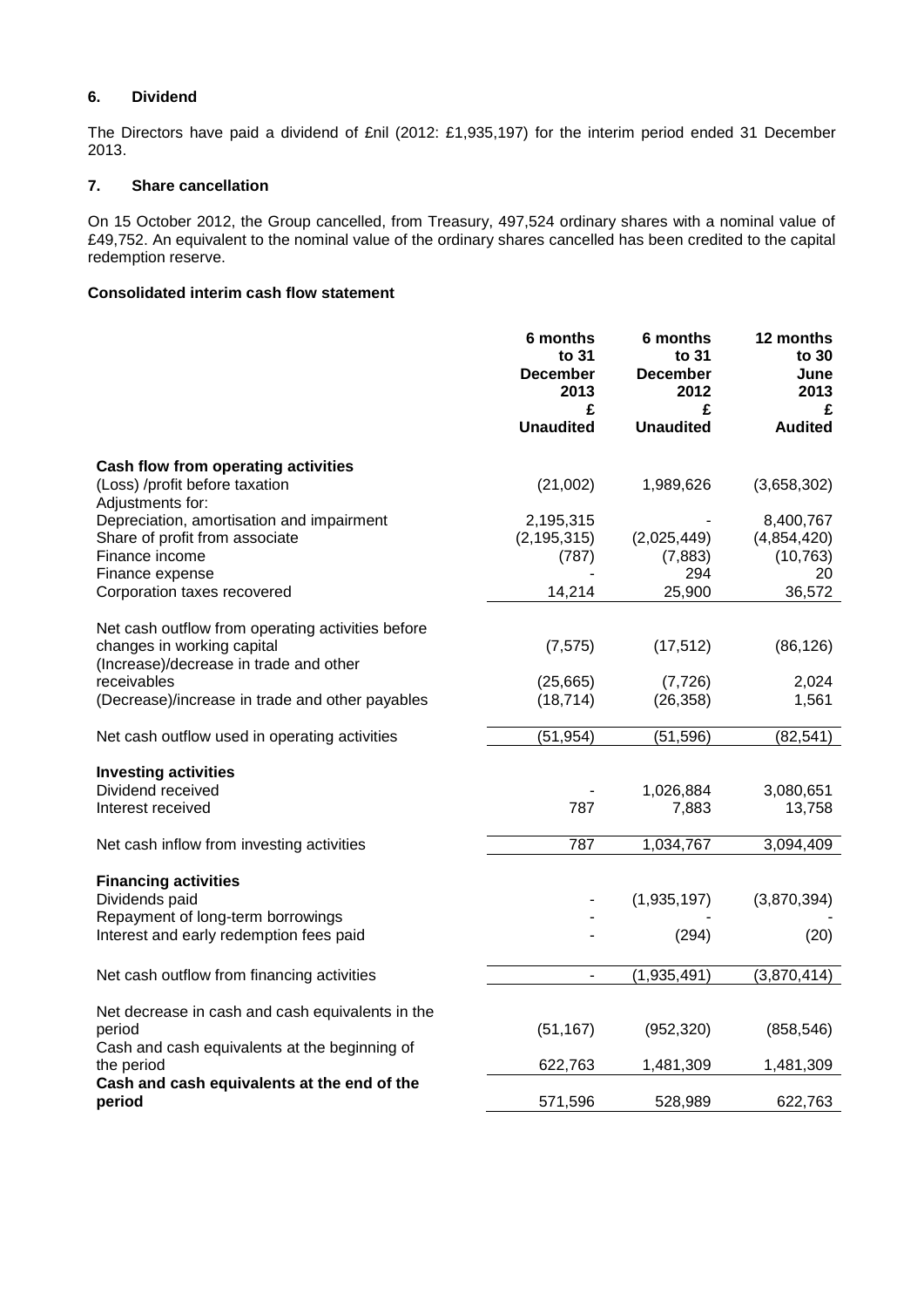# **Consolidated interim statement of changes in equity**

|                                                      | <b>Share</b><br>capital  | <b>Capital</b><br>redemption<br>reserve | <b>Merger</b><br>reserve | <b>Retained surplus/</b><br>(deficit) | <b>Total</b><br>shareholders<br>equity |
|------------------------------------------------------|--------------------------|-----------------------------------------|--------------------------|---------------------------------------|----------------------------------------|
|                                                      | £<br><b>Unaudited</b>    | <b>Unaudited</b>                        | <b>Unaudited</b>         | <b>Unaudited</b>                      | <b>Unaudited</b>                       |
| At 1 July 2012                                       | 2,814,319                |                                         | 2,402,674                | 30,868,084                            | 36,085,077                             |
| Profit for the 6 month period to 31 December 2012    |                          |                                         |                          | 2,004,599                             | 2,004,599                              |
| Total comprehensive income for the period            | $\overline{\phantom{a}}$ |                                         | ۰                        | 2,004,599                             | 2,004,599                              |
| Dividends paid                                       |                          |                                         |                          | (1,935,197)                           | (1,935,197)                            |
| Cancellation of treasury shares                      | (49, 752)                | 49,752                                  |                          |                                       |                                        |
| At 31 December 2012                                  | 2,764,567                | 49,752                                  | 2,402,674                | 30,937,486                            | 36,154,479                             |
| (Loss)/profit for the 6 month period to 30 June 2013 |                          |                                         |                          | (5,637,065)                           | (5,637,065)                            |
| Share of other comprehensive income of associate     |                          |                                         |                          | 8,832                                 | 8,832                                  |
| Dividends paid                                       |                          |                                         |                          | (1,935,197)                           | (1,935,197)                            |
| Total comprehensive loss for the period              | $\blacksquare$           | $\blacksquare$                          | ۰                        | (7,563,430)                           | (7,563,430)                            |
| At 30 June 2013                                      | 2,764,567                | 49,752                                  | 2,402,674                | 23,374,056                            | 28,591,049                             |

On 15 October 2012, the Group cancelled, from Treasury, 497,524 ordinary shares with a nominal value of £49,752. An equivalent to the nominal value of the shares cancelled has been credited to the capital redemption reserve.